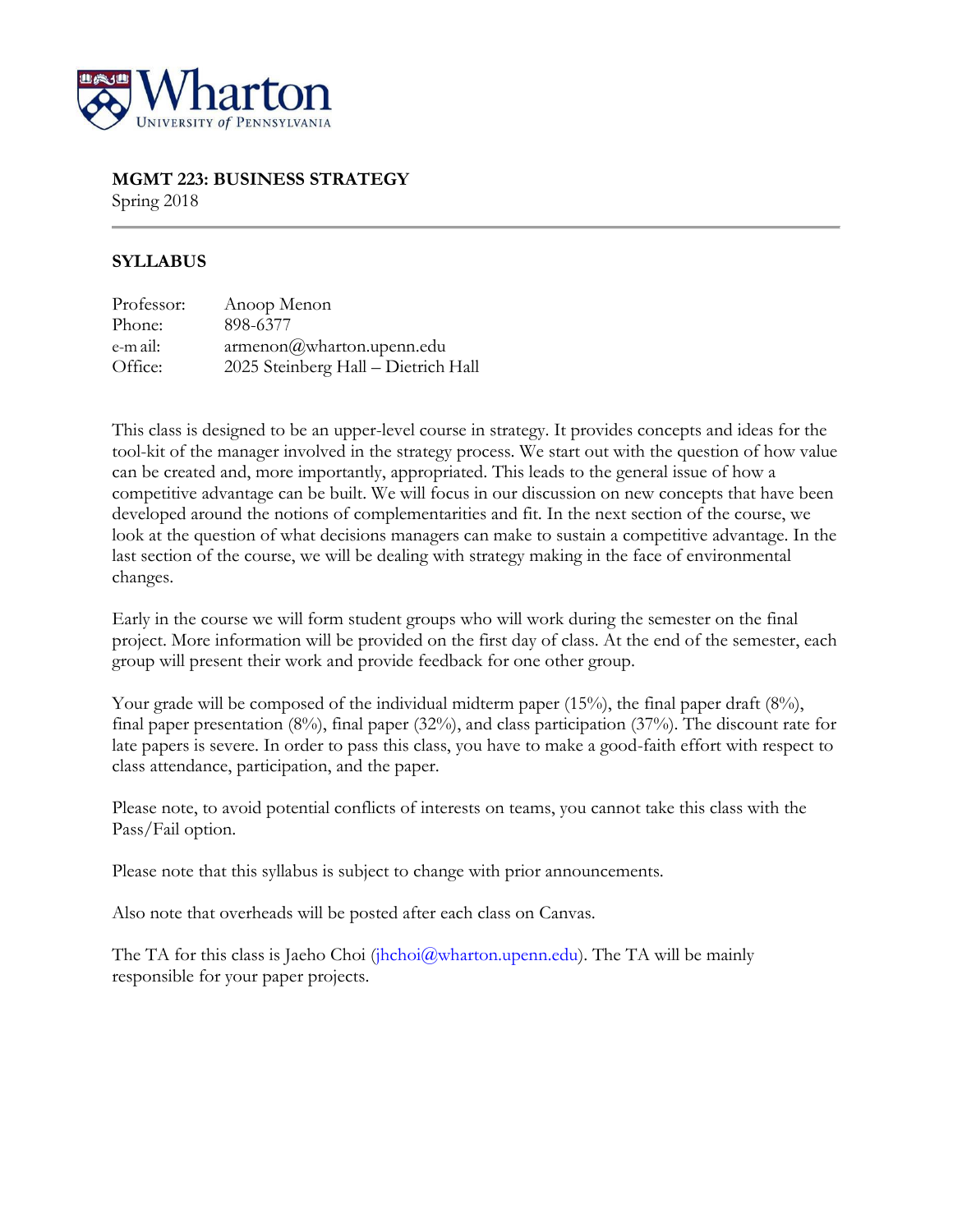#### **A short note on proper citations**

To most of you this will be probably self-evident, but I want to make sure that we all understand: Copying paragraphs from sources (magazine, newspaper articles, analyst reports etc.) without properly citing them is a SERIOUS offense! Properly citing means: if you copy word-by-word, you have to mark this by enclosing the copied text with quotation marks "" and citing the source. Even if you don't copy word-by-word, but you take someone else's idea, you have to indicate in a citation the source of that idea. This citation has to follow directly the idea (attach a footnote or an endnote). At the end of the paper, you should then list all sources that you have cited in the text.

Let me re-iterate: Non-proper citing is a very serious academic offense that in other courses has led professors to fail students and bring these students to the attention of the academic review board of the University. I think all of us want to avoid any such incident – and it is really easy to avoid such problems. Simply be careful in your papers that you attribute ideas/frameworks etc. that you use to their respective sources.

# **Individual Midterm paper (Due 2/13, noon)**

Select a firm whose strategy you would like to analyze. Address the following questions:

- 1) What industry does the firm operate in? Conduct an industry analysis (5 Forces  $+$ complementors) and evaluate the overall industry attractiveness.
- 2) Describe the strategic positioning of the firm within the industry.
- 3) How does the strategic positioning of the firm address or not address these structural, industry-level features?
- 4) Identify the market segment for which the firm's (transactional) competitive advantage is the largest. Describe how you arrived at this conclusion.
- 5) For the segment identified above, address the following:
	- a. Pick a few of the particular activities that have a significant impact on the WTP, and describe how they drive WTP.
	- b. Pick a few of the particular activities that have a significant impact on the cost, and describe how they drive it.
	- c. Pick two pairs (4 total) of activities and show that there are complementarities between them.
	- d. Does the competitive advantage of the firm vary across segments? Pick one other segment and describe how it varies or does not vary.
	- e. How secure is the firm from the threat of imitation from competitors? And from substitutes?
- 6) What are some challenges that this firm is facing going forward?

Please keep the maximum of the paper to 12 pages of text (plus 1 page of references and (or) 1-2 pages of exhibits if needed). Please use double spacing and 12 point font. [No topic proposal is required for the individual midterm projects]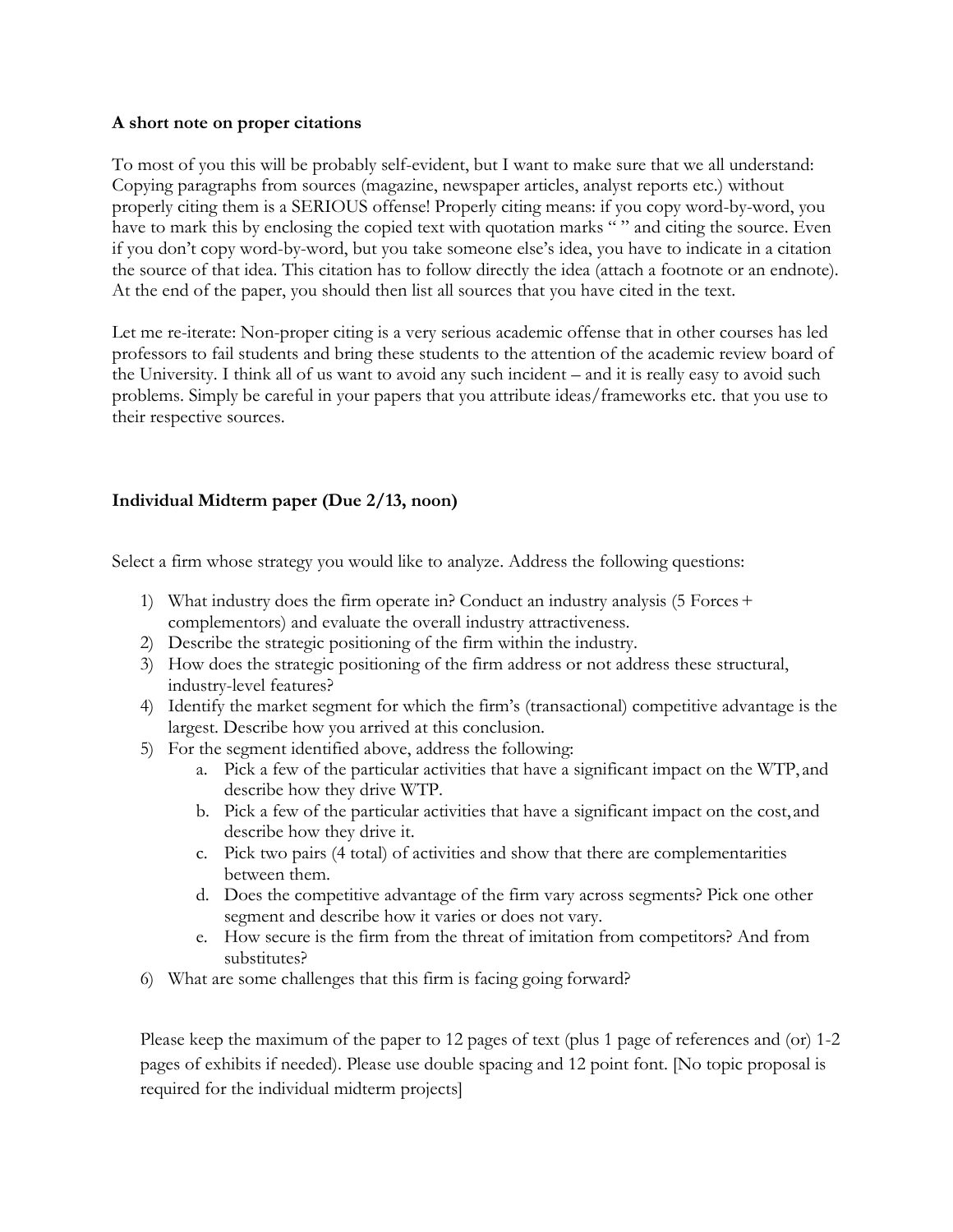# **I. PREVIEWS**

#### **1/11 Session 1: Course Logistics, What is Strategy? Five-Force Analysis**

Mintzberg, Henry, and James A. Waters. 1985. "Of Strategies, Deliberate and Emergent." *Strategic Management Journal* 6: 257–272.

Porter, Michael E. 2008. "The Five Competitive Forces that Shape Strategy." *Harvard Business Review*, January, pp. 79-93.

#### **1/16 Session 2: Preview Case**

*Case*: Intel Corporation: 1968-1997, 9-797-137

*Complete Team Sign-Up by 5pm on 1/17 via Canvas*

# **II. VALUE CREATION, APPROPRIATION, AND FIT**

#### **1/18 Session 3: Complementors**

Brandenburger, Adam M., and Barry J. Nalebuff. 1996. Co-opetition pp. 11–34.

*Case*: Power Play (A): Nintendo in 8-bit Video Games, 9-795-102

### **1/23 Session 4: Value Creation, Value Appropriation**

Brandenburger, Adam, and Harborne Stuart. 1996. "Value-Based Business Strategy." *Journal of Economics and Management Strategy* 5 (1): 5–24.

### **1/25 Session 5: Positioning and Tradeoffs**

Porter, Michael E. 1996. "What is Strategy?" *Harvard Business Review* (November-December): 3–11 (up to Section IV).

*Case*: Harnischfeger Industries: Portal Cranes, 9-391-130

*Group Paper Topic Proposal Due at the Beginning of Class 1/25*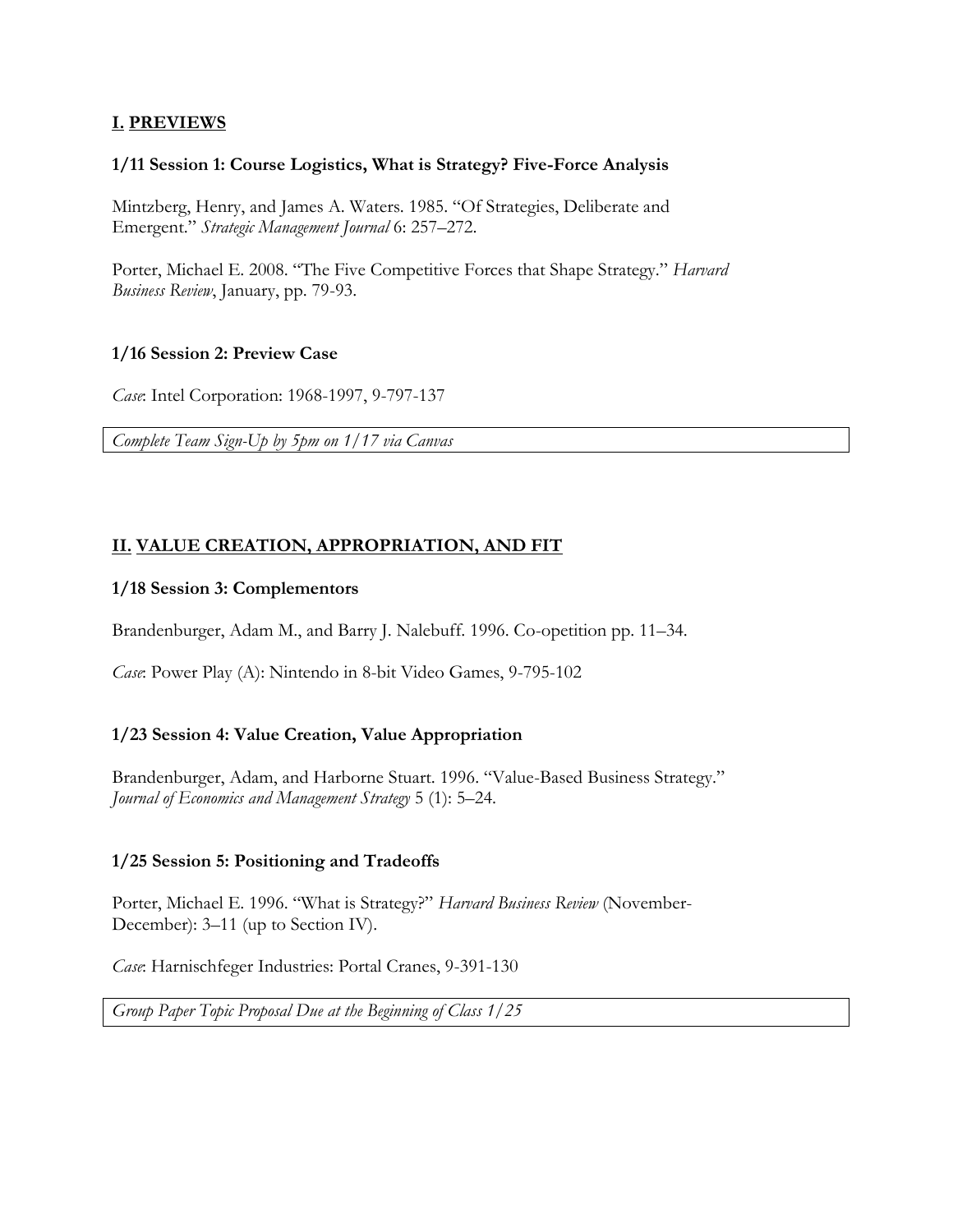### **1/30 Session 6: Complementarities and Fit**

Porter, Michael E. 1996. "What is Strategy?" *Harvard Business Review* (November-December): 11–20 (Sections IV-V).

Milgrom, Paul, and John Roberts. 1992. Economics, Organization, and Management Chapter 4, pp. 108–116.

Milgrom, Paul, and John Roberts. 1995. "Complementarities and Fit: Strategy, Structure, and Organizational Change in Manufacturing." *Journal of Accounting and Economics* 19: 179–208.

Siggelkow, Nicolaj. 2002. "Evolution toward Fit." *Administrative Science Quarterly*, 47: 125- 159.

Optional: Collis, David J. and Michael G. Rukstad. 2008. "Can You Say What Your Strategy Is?" *Harvard Business Review*, April, pp. 82-90.

*Please turn in a hardcopy of Lincoln's activity system at the beginning of class*

### **2/1 Session 7: Positioning Applied: Low Cost**

*Case*: Airborne Express (A), 9-798-070

### **2/6 Session 8: Positioning Applied: Differentiator**

*Case*: Tesla Motors, 9-714-413

### **2/8 Session 9: Positioning Applied**

*Case:* LEGO (A): The Crisis, N9-73-478

### **III. SUSTAINABILITY OF A COMPETITIVE ADVANTAGE**

### **2/13 Session 10: Sustainability**

Ghemawat, Pankaj. 1991. Commitment Chapter 5: pp. 81–103.

Ghemawat, Pankaj, and Patricio del Sol. 1998. "Commitment versus Flexibility?" *California Management Review* (Summer): 26–42.

*Individual Midterm Paper Due by noon 2/13*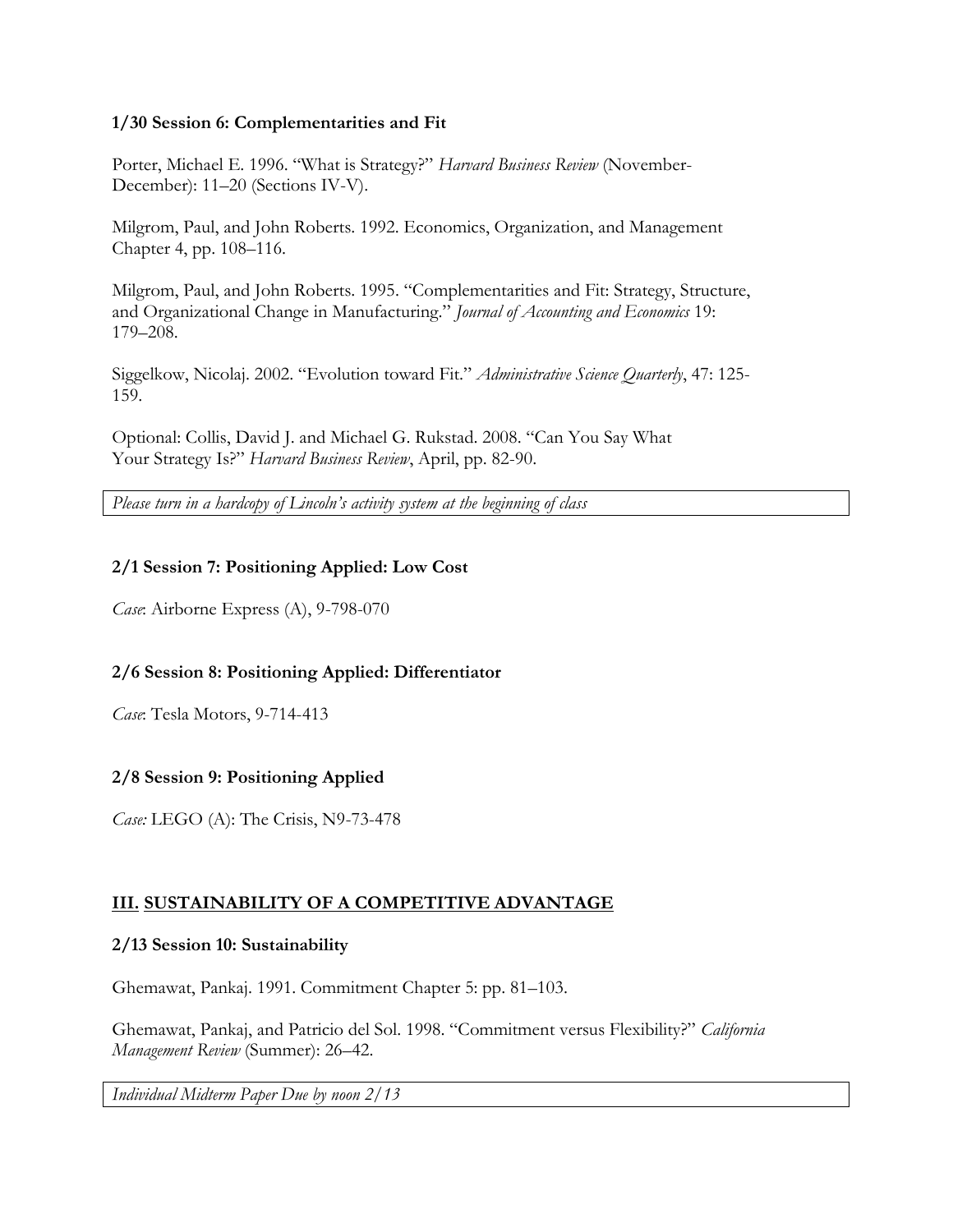### **2/15 Session 11: Student group meetings**

#### **2/20 Session 12: Student group meetings**

**2/22 Time for Research: No Class**

#### **2/27 Session 13: Competition 1**

*Case*: Bitter Competition: HSC vs. Nutrasweet (A): 9-794-079

#### **3/1 Session 14: Competition 2**

*Case*: British Satellite Broadcasting vs. Sky Television: 9-794-031

### **3/6, 3/8 Spring Break: No Class**

#### **3/13 Session 15: Competition 3**

*Case:* Alibaba's Taobao (A): 9-709-456

#### **3/15: Session 16: Market Imperfections**

Oberholzer-Gee, Felix, and Dennis Yao. 2013. "Market Imperfections and Sustainable Competitive Advantage." Chap. 12 in *Oxford Handbook of Managerial Economics,* edited by Christopher Thomas and William Shughart II, pp. 262–277.

#### **3/20 Session 17: Managerial Decision Making**

Kahneman, Daniel, Dan Lovallo, and Olivier Sibony. 2011. "Before You Make that Big Decision." Harvard Business Review (June): 51–60.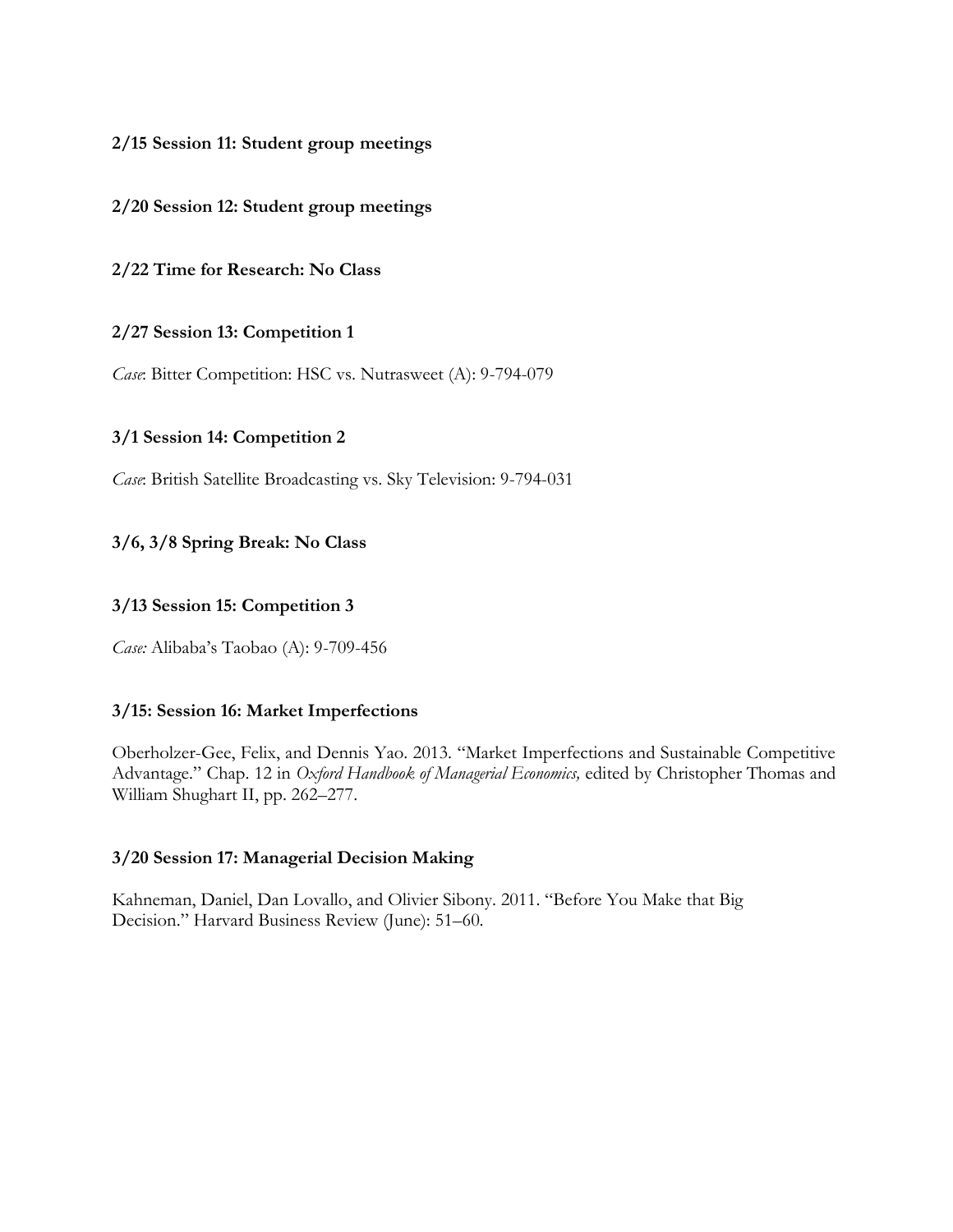# **IV. STRATEGIC CHANGE**

#### **3/22 Session 18: Strategic Inflection Points, Increasing Returns**

Grove, Andrew S. 1996. Only the Paranoid Survive. pp. 27–35.

Arthur, Brian W. 1996. "Increasing Returns and the New World of Business." *Harvard Business Review* (July-August): 101–109.

*Group Paper Draft Due by noon 3/22*

#### **3/27 Session 19: Information Asymmetry and Entry**

*Case*: Honda (A): 9-384-049

### **3/29 Session 20: Barriers to Change 1**

*Case*: *will be distributed in previous class*

### **4/3 Session 21: Barriers to Change 2**

*Case*: Kodak and the Digital Revolution (A): 9-705-448

### **4/5 Session 22: Architectural, Disruptive Change, Change in the Presence of Fit**

Bower, Joseph L., and Clayton Christensen. 1994. "Disruptive Technologies: Catching the Wave." *Harvard Business Review*, January-February: 43–53.

Henderson, Rebecca M. and Kim B. Clark. 1990. "Architectural Innovation: The Reconfiguration of Existing Product Technologies and the Failure of Established Firms." *Administrative Science Quarterly* 35: 9–30.

Siggelkow, Nicolaj. 2001. "Change in the Presence of Fit: The Rise, the Fall, and the Renaissance of Liz Claiborne." *Academy of Management Journal*, 44, pp. 838-857.

Optional: Sosa, Manuel, Steven D. Eppinger, and Craig M. Rowles. 2007. "Are Your Engineers Talking to One Another When They Should?" *Harvard Business Review*, November, pp. 133-142.

Optional: Christensen, Clayton M. 1997. The Innovator's Dilemma pp. 3–28.

### **4/10 Session 23: Strategy and Cognition**